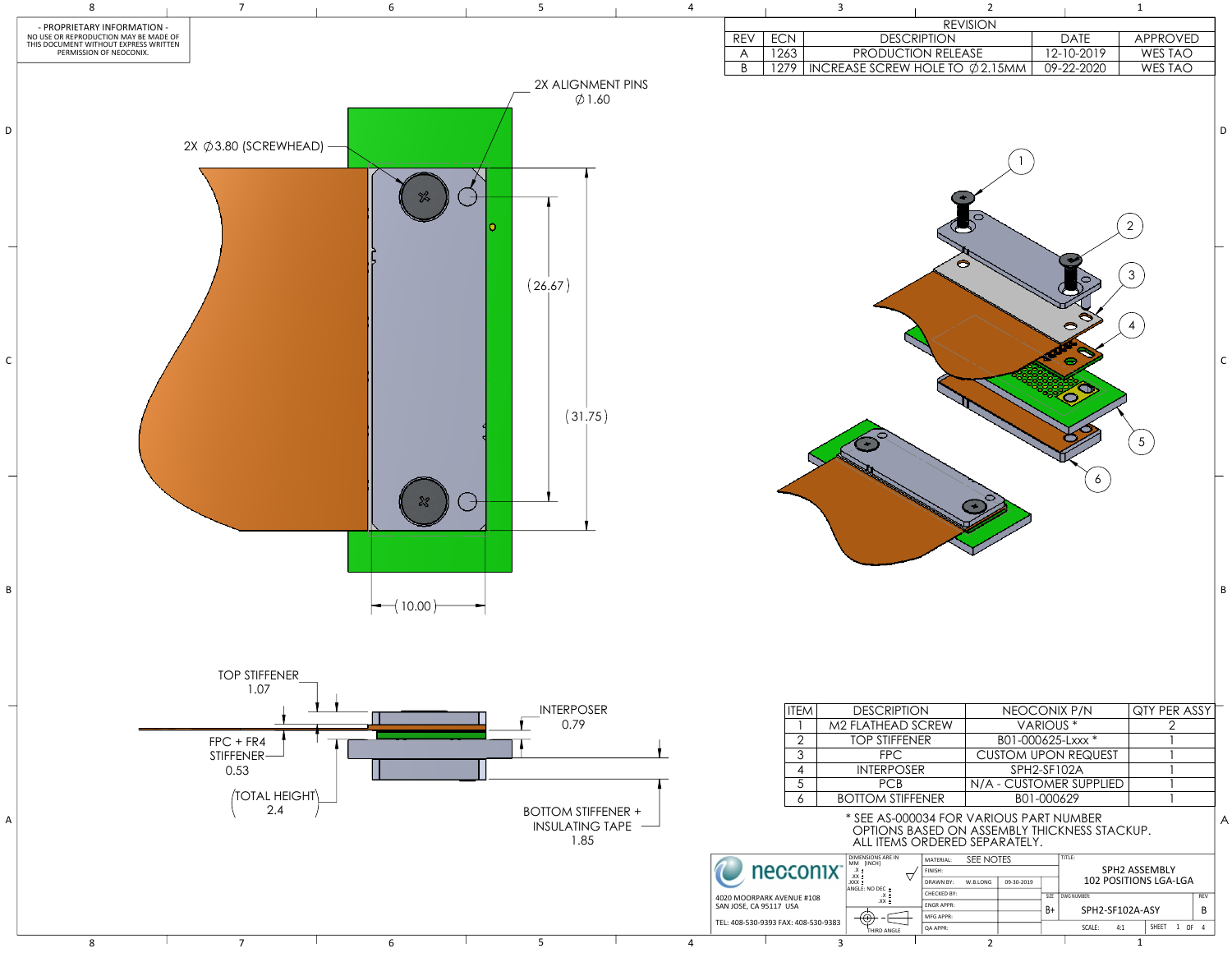|                           |            | $\overline{3}$ |                    | $\overline{2}$                            |             | $\mathbf 1$     |  |
|---------------------------|------------|----------------|--------------------|-------------------------------------------|-------------|-----------------|--|
|                           |            |                |                    | <b>REVISION</b>                           |             |                 |  |
| $\overline{REV}$          | <b>ECN</b> |                | <b>DESCRIPTION</b> |                                           | <b>DATE</b> | <b>APPROVED</b> |  |
| $\boldsymbol{\mathsf{A}}$ | 1269       |                | PRODUCTION RELEASE |                                           | 12-10-2019  | <b>WES TAO</b>  |  |
| $\sf B$                   | 1279       |                |                    | INCREASE SCREW HOLE TO $\emptyset$ 2.15MM | 09-22-2020  | WES TAO         |  |
|                           |            |                |                    |                                           |             |                 |  |
| B                         |            |                |                    |                                           |             |                 |  |



8 1 2 1 2 1

| м   | MATERIAL:        | SEE NOTES              |  |      |                 | TITLE: |                        |              |                |    |            |
|-----|------------------|------------------------|--|------|-----------------|--------|------------------------|--------------|----------------|----|------------|
|     | FINISH:          |                        |  |      |                 |        | <b>SPH2 INTERPOSER</b> |              |                |    |            |
| REE | <b>DRAWN BY:</b> | 09-30-2019<br>W.B.LONG |  |      | 102 POS LGA-LGA |        |                        |              |                |    |            |
|     | CHECKED BY:      |                        |  | SIZE | DWG NUMBER:     |        |                        |              |                |    | <b>REV</b> |
|     | <b>ENGRAPPR:</b> |                        |  | B+   | SPH2-SF102A-ASY |        |                        |              |                | B  |            |
|     | <b>MFG APPR:</b> |                        |  |      |                 |        |                        |              |                |    |            |
|     | <b>QA APPR:</b>  |                        |  |      |                 | SCALE: | 5:1                    | <b>SHEET</b> | $\mathfrak{p}$ | 0F | Δ          |
|     |                  |                        |  |      |                 |        |                        |              |                |    |            |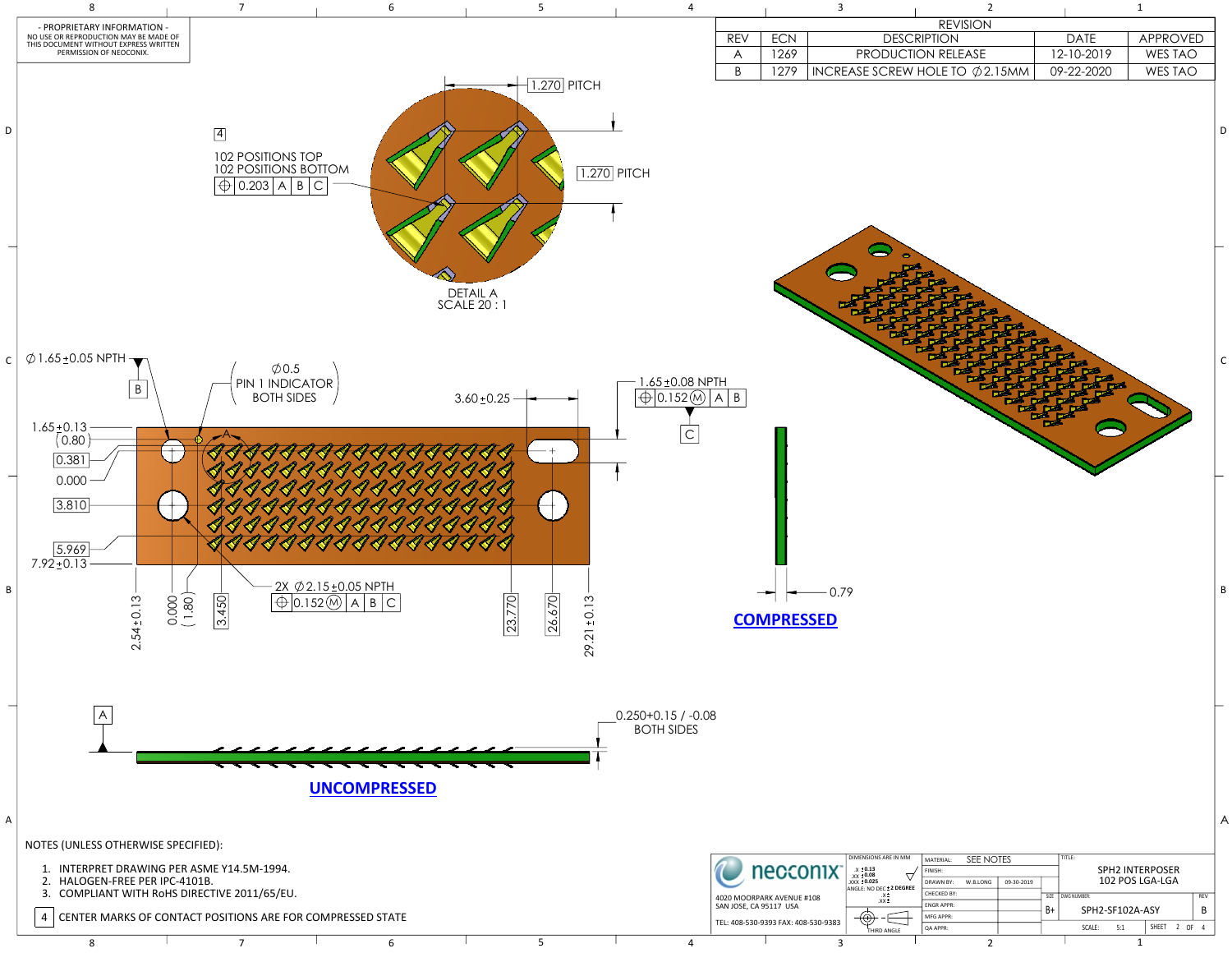3. SOLDERMASK APPLICATION IN THE ARRAY AREA IS OPTIONAL. IF APPLIED, IT SHALL NOT PROTRUDE MORE THAN 0.03MM ABOVE THE SURFACE OF THE MATING PADS.



| <b>REVISION</b>                |             |          |
|--------------------------------|-------------|----------|
| DESCRIPTION                    | <b>DATE</b> | APPROVED |
| NUCTION RELEASE                | 12-10-2019  | WES TAO  |
| $REW$ HOLE TO $\oslash$ 2.15MM | 09-22-2020  | WES TAO  |
|                                |             |          |

| IM | MATERIAL:                | SEE NOTES |            | TITLE: |                 |             |                          |              |                |      |            |
|----|--------------------------|-----------|------------|--------|-----------------|-------------|--------------------------|--------------|----------------|------|------------|
|    | FINISH:                  |           |            |        |                 |             | RECOMMENDED PCB LAYOUT   |              |                |      |            |
|    | <b>DRAWN BY:</b>         | W.B.LONG  | 09-30-2019 |        | SPH2-SF102A     |             |                          |              |                |      |            |
|    | CHECKED BY:              |           |            | SIZE   |                 | DWG NUMBER: |                          |              |                |      | <b>REV</b> |
| 15 | <b>ENGR APPR:</b>        |           |            | B+     | SPH2-SF102A-PCB |             |                          |              | B              |      |            |
|    | <b>MFG APPR:</b>         |           |            |        |                 |             |                          |              |                |      |            |
|    | <b>QA APPR:</b>          |           |            |        |                 | SCALE:      | 5:1                      | <b>SHEET</b> | $\overline{3}$ | - OF | Δ          |
|    | $\overline{\phantom{0}}$ |           |            |        |                 |             | $\overline{\phantom{a}}$ |              |                |      |            |